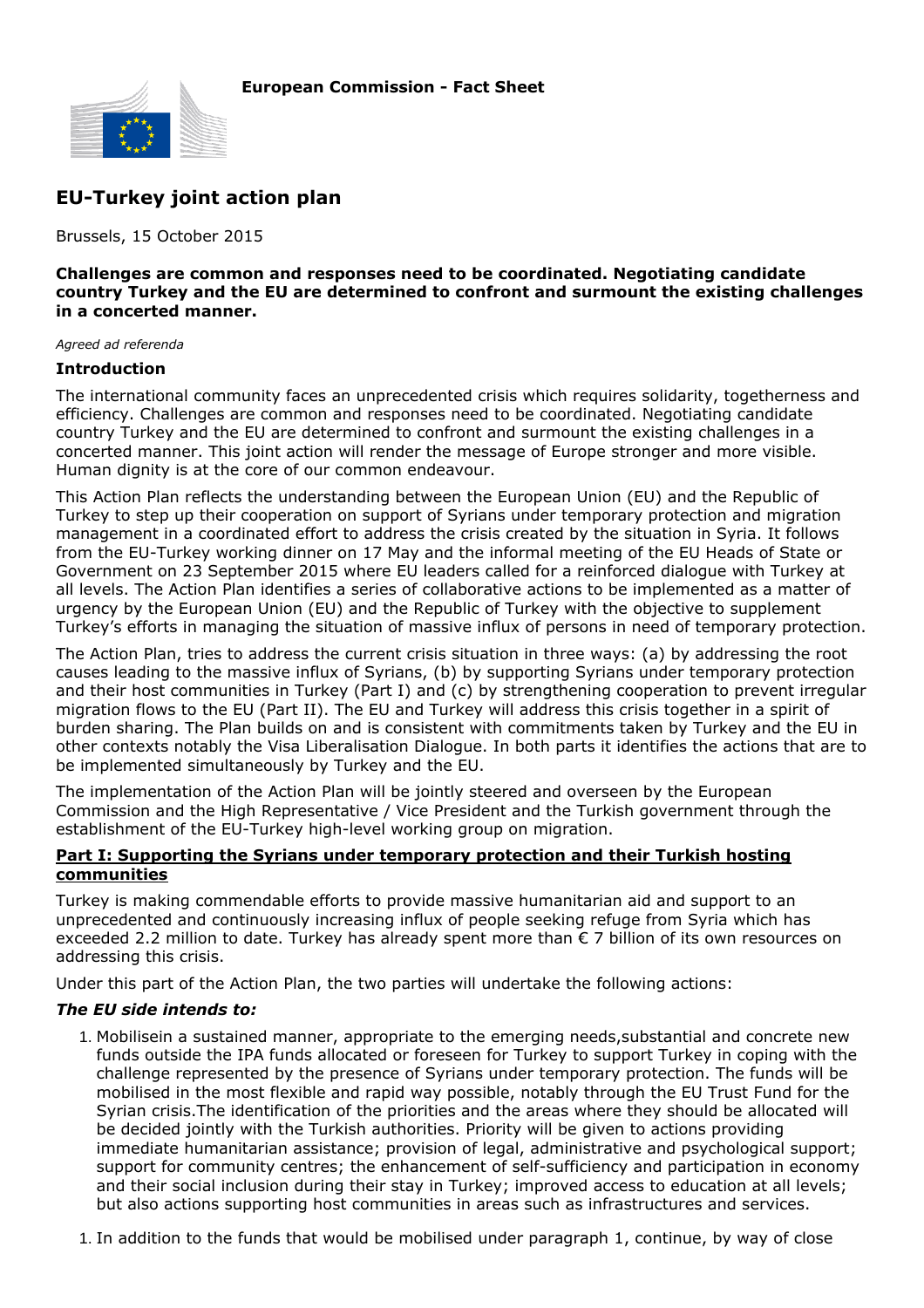cooperation with the Turkish authorities, to provide immediate and principled humanitarian assistance via relevant humanitarian organisations in Turkey to address the most urgent humanitarian needs on the basis on their vulnerability in parallel and complementary to bilateral cooperation programmes aimed at addressing the needs created by the protracted refugee crisis.

- 2. To ensure an efficient use of the funding set forth under paragraphs 1 and 2, the EU institutions and Turkey will proceed with a comprehensive joint needs assessment as a basis for programming. The assessment would allow designing adequate actions to address the basic needs of the Syrians under temporary protection and the communities and provinces hosting them, in order to help cope with the inflow of people, notably in terms of infrastructures.
- 3. Continue providing assistance, over and beyond the 4.2 EUR billion already mobilised by the EU, to Syrian refugees hosted in Lebanon, Jordan and Iraq, as well as to Syrians displaced within Syria with the aim to contribute, *inter alia,* to the weakening of push factors forcing them to move towards Turkey.
- 4. Support existing Member State and EU resettlement schemes and programmes.

# *Turkey intends to:*

- 1. Continue and further enhance the effective implementation of the law on foreigners and international protection by adopting the necessary secondary legislation and raise awareness of its content among all parties concerned.
- 2. Continue to ensure that migrants are registered and provided with appropriate documents on a compulsory basis to enable to build a stronger migration management strategy and system.
- 3. Continue efforts to adopt and implement policies, legislation and programmes facilitating for Syrians under temporary protection to have access, for the duration of their stay in Turkey, to public services including education for pupils, to health services and participation in economy.
- 4. Ensure that vulnerable people continue to be identified and taken care of.

# **Part II: Strengthening cooperation to prevent irregular migration**

Under this part of the Action Plan, measures will build on the visa liberalisation dialogue, the visa roadmap and the provisions of the EU-Turkey readmission agreement**.** To this end, the two parties intend to undertake the following actions:

# *The EU side intends to:*

- 1. Better inform, in a mutually agreed manner, people seeking refuge in Turkey about the risks linked to irregular departures as well as the possibilities available to them to enter in an orderly manner into the European Union or in other countries, and the relevant procedures to be implemented.
- 2. Further support Turkey to strengthen its capacity to combat migrant smuggling, notably by reinforcing the Turkish Coast Guard patrolling and surveillance capacity as well as other relevant Turkish authorities.
- 3. Support cooperation between EU Member States and Turkey in organising joint return operations, including reintegration measures, towards countries of origin of irregular migrants.
- 4. Support within the framework of the implementation of the "Silk Routes' Partnership for migration" the development of dialogue and cooperation with the authorities of the countries concerned on preventing irregular migration, fighting against migrant smuggling and on improving the management of migration.
- Enhance the EU capacity to exchange information with Turkey on combating smuggling networks 5. by deploying a FRONTEX liaison officer to Turkey, by cooperating with the liaison officers already deployed by Turkey in the EU, and welcoming the appointment of a Turkish liaison officer to FRONTEX.
- 6. Increase the financial assistance offered to support Turkey in meeting the requirement of the Visa Liberalisation Dialogue and notably by enhancing the capacities and developing a well-functioning asylum, migration, visa and integrated border management system in line with the EU-Turkey visa dialogue.

# *Turkey intends to:*

- 1. Further strengthen the interception capacity of the Turkish Coast Guard, notably by upgrading its surveillance equipment, increasing its patrolling activity and search and rescue capacity, including through stepping up cooperation with EU Member States.
- 1. Step up cooperation with Bulgarian and Greek authorities to prevent irregular migration across